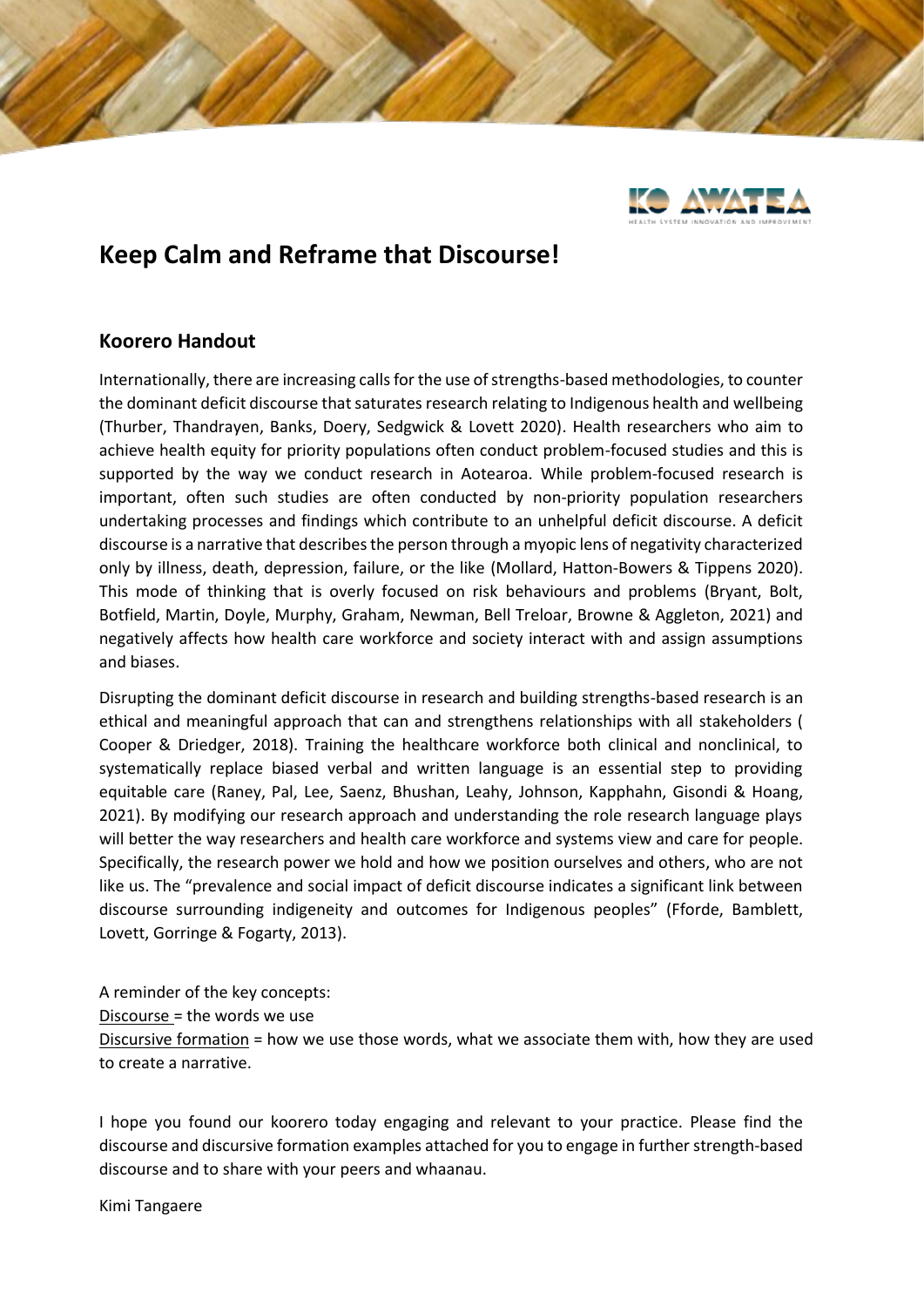## **References**

Thurber KA, Thandrayen J, Banks E, Doery K, Sedgwick M, Lovett R. (2020) Strengths-based approaches for quantitative data analysis: A case study using the australian Longitudinal Study of Indigenous Children. SSM Popul Health.;12:100637. doi: 10.1016/j.ssmph.2020.100637. PMID: 32923575; PMCID: PMC7475116.

Mollard E, Hatton-Bowers H, Tippens J. (2020) Finding Strength in Vulnerability: Ethical Approaches when Conducting Research with Vulnerable Populations. J Midwifery Womens Health. 2020 Nov;65(6):802-807. doi: 10.1111/jmwh.13151.. PMID: 32881276.

Bryant J, Bolt R, Botfield JR, Martin K, Doyle M, Murphy D, Graham S, Newman CE, Bell S, Treloar C, Browne AJ, Aggleton P. (2021) Beyond deficit: 'strengths-based approaches' in Indigenous health research. Sociol Health Illn.;43(6):1405-1421. doi: 10.1111/1467-9566.13311. Epub 2021 Jun 19. PMID: 34145599.

Cooper EJ, Driedger SM. (2018) Creative, strengths-based approaches to knowledge translation within indigenous health research. Public Health. Oct;163:61-66. doi: 10.1016/j.puhe.2018.06.020. Epub 2018 Aug 8. PMID: 30098469.

Raney, J., Pal, R., Lee, T., Saenz, S. R., Bhushan, D., Leahy, P., Johnson, C., Kapphahn, C., Gisondi, M. A., & Hoang, K. (2021). Words Matter: An Antibias Workshop for Health Care Professionals to Reduce Stigmatizing Language. *MedEdPORTAL : the journal of teaching and learning resources*, *17*, 11115. https://doi.org/10.15766/mep\_2374-8265.11115

Fforde C, Bamblett L, Lovett R, Gorringe S, Fogarty B. (2013) Discourse, Deficit and Identity: Aboriginality, the Race Paradigm and the Language of Representation in Contemporary Australia. *Media International Australia*. 149(1):162-173. doi[:10.1177/1329878X1314900117](https://doi.org/10.1177/1329878X1314900117)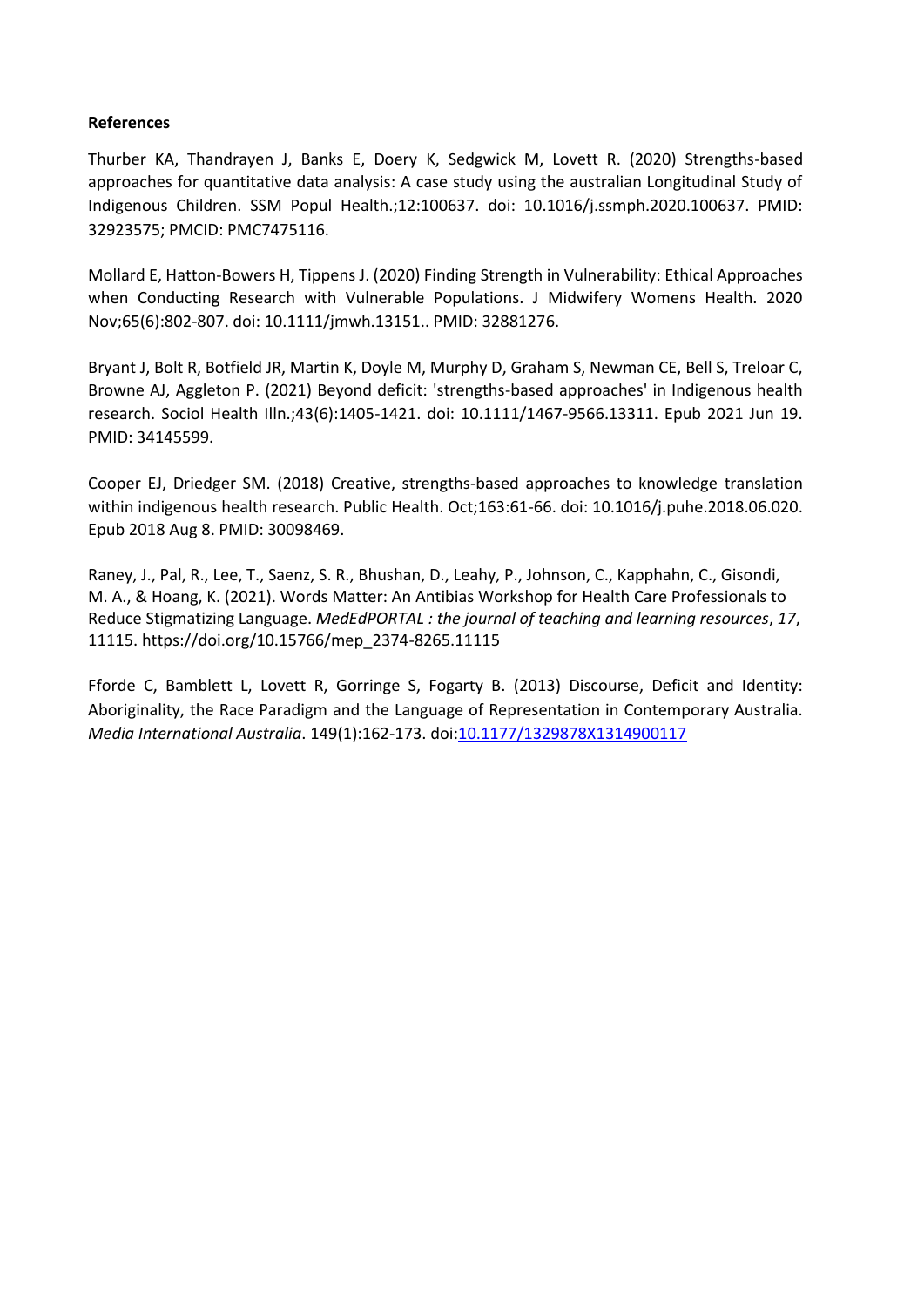| <b>Discourse</b>                                                                       | Why is this problematic                                                                                                                                                                                                                                                                                                                                                                                                                                                                       | <b>Suggested reframing</b>                                                                         | Why this is strength-based                                                                                                                                                       |
|----------------------------------------------------------------------------------------|-----------------------------------------------------------------------------------------------------------------------------------------------------------------------------------------------------------------------------------------------------------------------------------------------------------------------------------------------------------------------------------------------------------------------------------------------------------------------------------------------|----------------------------------------------------------------------------------------------------|----------------------------------------------------------------------------------------------------------------------------------------------------------------------------------|
| Closing the gap                                                                        | Success is determined by Pakeha level of health. Perpetuates a deficit<br>framing and a non-Maaori standard that Maaori should achieve.<br>Maaori are a burden, lagging behind. Does not align to Maaori<br>aspiration, mana mohutake or Pae Ora                                                                                                                                                                                                                                              | Achieve Maaori health equity                                                                       | Non comparative. Celebrates the positioning of Maaori<br>in its own mana.<br>Alignment to constitutional promise.                                                                |
| Maaori are vulnerable<br>Maaori need to "manage"<br>their health                       | Narrative of helplessness, inactive in our own health issues, weak and<br>susceptible to disease. Genetic inferiority.<br>Blames Maaori for social inequity and poor health status.                                                                                                                                                                                                                                                                                                           | Maaori are underserved                                                                             | Puts the onus back onto the system to do better.<br>Recognises equity requires appropriate responsiveness<br>that has yet to be achieved                                         |
| Maaori are high needs<br>Maaori are non-compliant                                      | Maaori are a burden on the health system, take an unfair share of<br>health resources. Fails to recognise the services that work for other<br>groups have not worked for Maaori that is their needs have not and<br>may never have been met by the system. Ignores colonial trauma and<br>impact, structural context, social determinants, and the distal factors<br>that impact Maaori health and wellbeing.<br>Passes judgement on a minoritised groups. Reinforces negative<br>stereotypes | We prioritise Maaori                                                                               | Highlights Tangata Whenua as an important group with<br>mana, that are entitled to equity and prioritised<br>actions.<br>Acknowledges that not all services work for all groups. |
| We will consult with Maaori<br>Maaori are<br>underrepresented<br>Maaori are a minority | Undermines Maaori position as an equal Tiriti partner<br>Infers population and workforce numbers are responsible for poor<br>health outcomes<br>Majority rule if the only fair and just way to make decisions                                                                                                                                                                                                                                                                                 | Engage with our equal Tiriti partner<br>Maaori are systemically excluded<br>Maaori are minoritised | Recognises Maaori voices have been/are marginalised.<br>Recognises the injustice of the Tiriti partnership and<br>failure of the system to act in partnership                    |
| Did not attend                                                                         | Assumes an equal individual choice. Absolves historical impacts,<br>systemic responsibility and performance. Maaori problem to deal<br>with.                                                                                                                                                                                                                                                                                                                                                  | We did not attract                                                                                 | Shifts from blame and shame to recognising systemic<br>onus for attraction, engagement and responsiveness.                                                                       |
| Mainstream                                                                             | Linked to the majority. White as the norm / ordinary. Assume<br>centrality and a language of superiority and contempt that implicitly<br>constructs selected or putative aspects of the Maaori world as not<br>measuring up to its Pakeha equivalents.                                                                                                                                                                                                                                        | western system<br>Paakehaa services<br>Government services<br>Whitestream                          | Explicit in acknowledging the system origins, design,<br>values and primary benefactor.<br>Does not marginalise non-white systems, beliefs, values<br>and ways.                  |